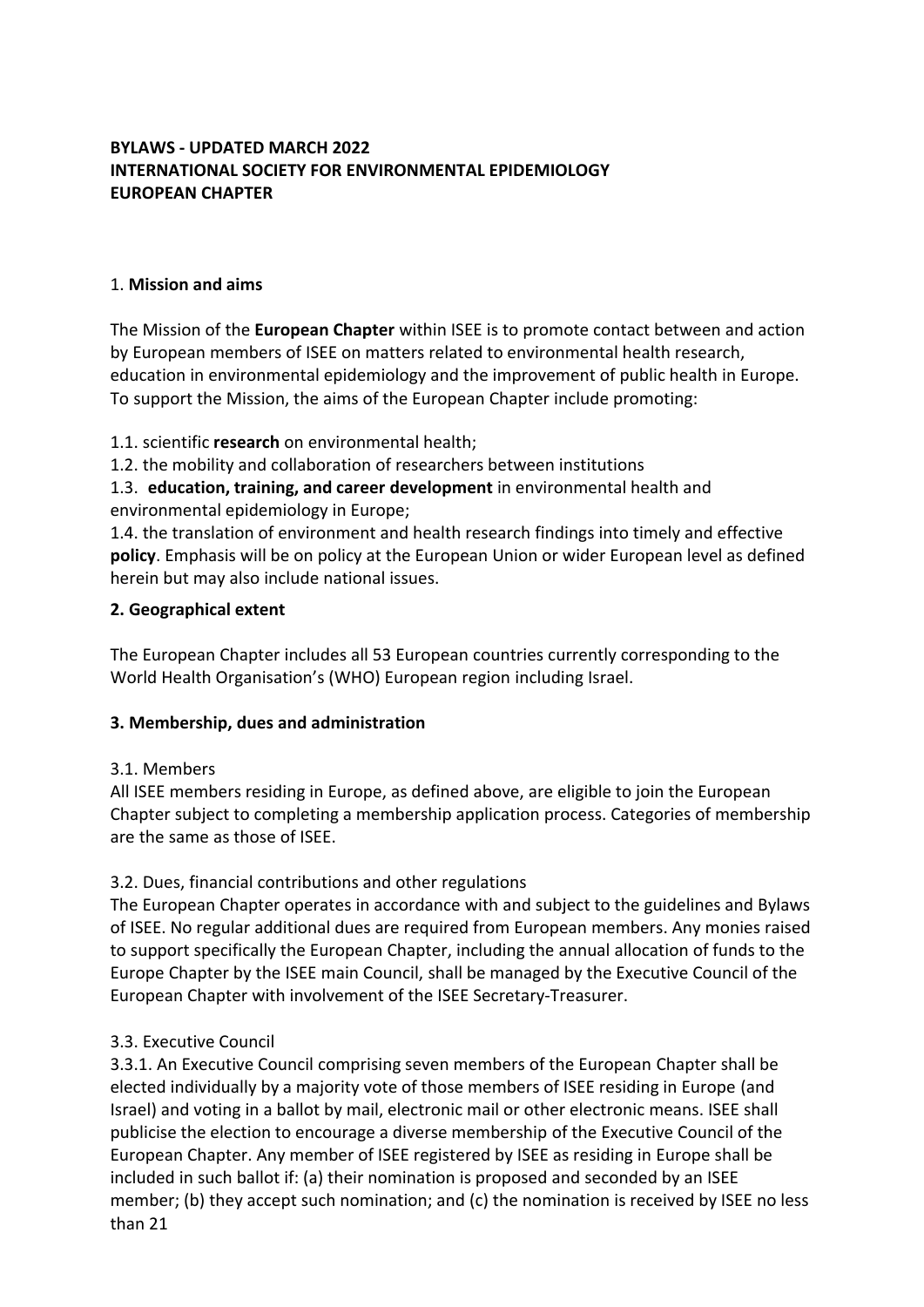days before the commencement of such ballot. Members of ISEE residing in Europe shall be given at least 21 days' notice of such ballot. The European members of the ISEE Executive Council may stand for election and, if not elected, be allowed to join the European Chapter's Executive Council as associate members. Associate members are required to make active contributions to the activities of the Chapter, as well as attend its meetings, in the same manner as elected members.

3.3.2. The Executive Council shall elect two officers from the Executive Council of the European Chapter as Chair and Deputy Chair by majority vote. These officers will serve in these Chair/Deputy Chair roles for two to three year terms (or less if their terms on the Executive Council ends). However, the length of their term as Chair/Deputy Chair does not affect the length of their elected term on the Executive Council of the Chapter which remains a total of 3 years from election.

3.3.3. The term of office of members of the Chapter Executive Council will be three years from election except as specified below. If vacancies occur among Executive Council Members between annual elections, the Executive Council may fill such vacancies, from those who stood for election at the most recent election, in descending order of votes cast in their favor, or otherwise at the Executive Council's sole discretion. The former such Members shall serve out three year terms, as if originally elected. Any others must stand for election at the next annual election in the usual way. Chapter Executive Council members whose terms are expiring are eligible to stand for election again for a second term. Following a second term, an elected member would then be required to rotate off the Executive Council of the Chapter but would be eligible to join as an associate member (see 3.3.1. above).

3.3.4. The Executive Council of the Chapter may meet in person or via conference call, the time and place to be set by the Chair. Meetings of the Executive Council shall also be called by the Deputy Chair upon the written request of four members of the Executive Council or by order of the Executive Council of the ISEE.

3.3.5. At all meetings of the Executive Council four Members thereof shall be necessary and sufficient to constitute a quorum for the transaction of business. The act of at least four Members present at any meeting shall be the act of the Executive Council except as may be otherwise specifically provided by the Bylaws of ISEE and/or the European Chapter or by law.

# 3.4. Control and Administration of the European Chapter

3.4.1. The control and administration of the European Chapter shall be vested in the Executive Council. The Executive Council shall determine the nature and conduct of meetings, advise on policies of the Chapter and shall conduct other business of the Chapter subject to the Bylaws of ISEE and the European Chapter.

3.4.2. The Executive Council or its associate members may not enter into any contract or legal agreement on behalf of ISEE or the European Chapter except as approved by ISEE.

3.4.3. The ISEE Europe Chapter Executive Council may form standing or ad hoc